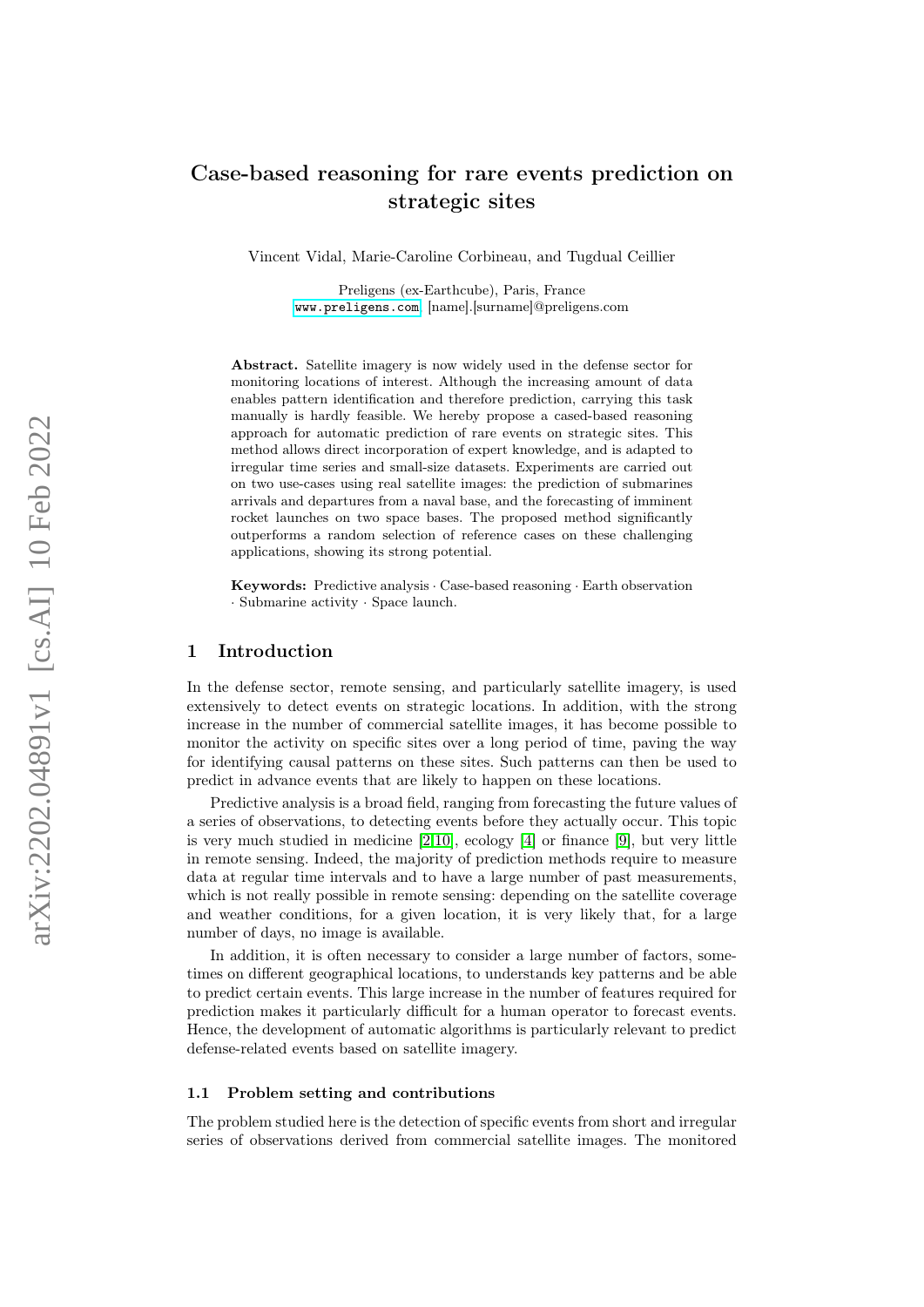zones are divided in subareas based on their purposes, for instance administrative areas, road check points, railroads, etc. Times series are then created from the number of objects, such as vehicles or boats, per subarea and per date.

We propose a method for event prediction, using a case-based reasoning approach applied to temporal fragments of satellite image series. This method was designed such that expert insight about the use-case can be directly incorporated, thus facilitating interpretation and pertinence of the results. If the method is meant to be generic, we have focused here on two particular applications: the prediction of the arrival and departure of submarines on a naval base, and the prediction of upcoming rocket launches on launch bases. The proposed cased-based reasoning approach has been applied on real data for each use-case, and compares very favorably with a naive approach. From our knowledge, this is the first time that such a prediction method is developed for these applications. We shall stress the fact that very few data were available, making this problem extremely challenging. These results are therefore very promising, and motivate future works on larger datasets to test the method's ability to generalize.

This article is organized as follows: in Section [2](#page-1-0) we introduce the two families of methods that are available in the literature for predictive analysis, in Section [3](#page-2-0) we describe in details the proposed case-based reasoning approach, while Sections [4](#page-4-0) and [5](#page-6-0) are dedicated to our experiments on real data, including discussion of the results ; finally, some conclusions are drawn in Section [6.](#page-8-0)

#### <span id="page-1-0"></span>2 Related work

The problem that we are addressing is located at the junction of several fields, namely event classification, anomaly or rare event detection, and predictive analysis. We can distinguish two main classes of methods. On one hand, we have the methods that see the measured data as a temporal sequence of values which can be modeled in order to predict its values in the future. On the other hand, we have methods that take a step back from the temporal vision of things, cutting the sequence into fragments and treating these fragments independently of their temporal position, which allows to easily reduce the study to a regression or a classification problem.

#### 2.1 Parameterized models

The first strategy used in predictive analysis seeks to directly model the data set in a global way. It assumes that the dataset has a sufficiently regular behavior to be modeled. If the model is manually selected to match the expected behavior, its parameters are automatically estimated to best explain the observations.

Among the many methods using this approach, we can mention the regression methods, where the data are modeled by a parametric function, whose parameters are estimated to fit the observations [\[12\]](#page-9-4). These regression methods are used a lot in the medical field where the studied processes (cardiac rhythm, respiratory cycle, etc) are the object of very advanced models, which only need to be parameterized to better fit each patient. Gaussian processes are also widely used for predictive analysis [\[8\]](#page-9-5). They provide a probabilistic framework to interpolate and extrapolate temporal sequences while providing additional variance information with the predicted values. However, these methods may not be relevant when feature space is of high dimension and when the number of data samples is low.

More recent approaches use deep learning, in particular the long short-term memory recurrent neural networks [\[9\]](#page-9-3). The latters process data sequentially, reusing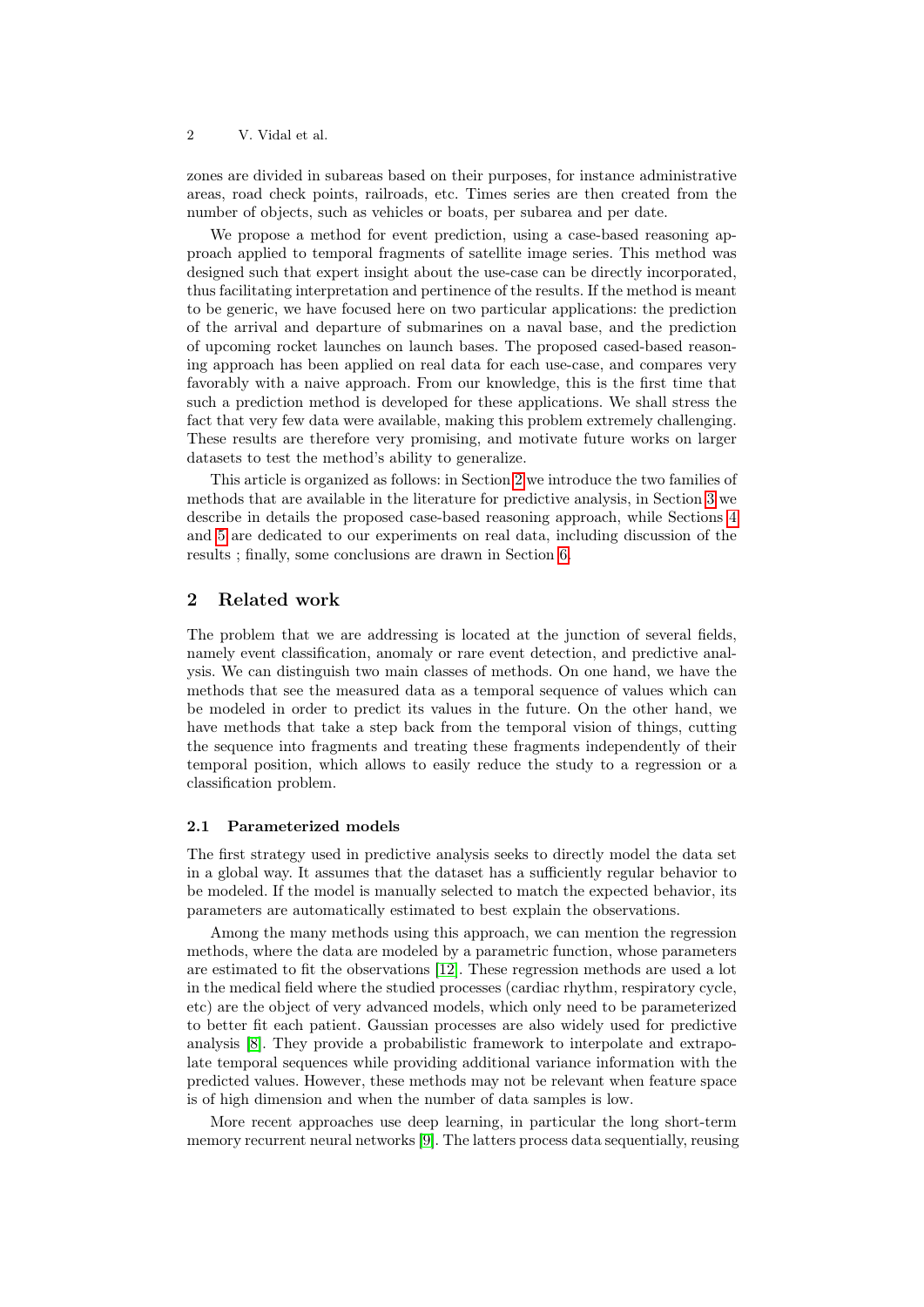some of the network's outputs at the next time step to retain part of the information and thus make it possible to take into account a certain temporal dependence of the observed values. Finally, many models formulate the problem recursively, making each value depend on the previous values. We can thus mention ARIMA (Autoregressive Integrated Moving Average), which assumes a linear dependence involving Gaussian noise terms that is still used today [\[11\]](#page-9-6), or the Grey model, which is based on the ARIMA model but expressed as a differential equation. However, these methods require regular data and can hardly take into account missing data without serious modifications of the model.

#### 2.2 Sample-based approaches

The second approach consists in separating from the notion of temporality by extracting from the studied time series different temporal segments. Each fragment is treated as a simple point in a high dimensional space and the problem is reduced to a much more studied problem of regression or classification. The objective is then to infer from a given segment if an event is likely to happen, rather than finding the next point of the segment. Various methods are used in this context, for instance support vector machines, which can be associated with the kernel trick for non-linear problems [\[5\]](#page-9-7). Other methods are based on fuzzy regression [\[1\]](#page-9-8), taking into account a certain imprecision on the data. Small neural networks have also been used, taking time series as inputs and outputting the studied value of interest [\[6\]](#page-9-9).

Case-Based Reasoning (CBR) methods were theorized in the 1990s and have since been used for many applications such as energy demand prediction [\[7\]](#page-9-10) or financial analysis [\[3\]](#page-9-11). This approach is based on using information from a case that is similar to the present one and that has already been solved in the past. This is in contrast to the usual strategy of deducing a set of rules from observations to explain the general behavior of the data. CBR methods require inputs from the user regarding the definition of the manipulated objects:

- Definition of a "case" or "problem", i.e. the variables allowing to identify a situation, for example for our use cases this definition could involve the location, the date, the number of vehicles of a certain type on a parking lot, etc...
- Defining metrics that allow computing a distance between cases to identify the past cases that are closest to the current one.

The majority of these methods seem to be suitable for the studied problem, provided that the irregularity of the data is taken into account. As explained in the next section, we decided to use the CBR approach.

## <span id="page-2-0"></span>3 Proposed approach

#### 3.1 Why the CBR?

One specificity of our experiments is that available data are very scarce and irregular: as seen in Sections [4](#page-4-0) and [5,](#page-6-0) between 8 and 33 images are available per use-case, and the time step between two images is not consistent. Since most of the predictive models found in literature use data samples that are regular and abundant, this issue appears to be critical.

One way to overcome data scarcity is to introduce some a priori knowledge, that is, to provide information to the model about the expected behavior or the data. This knowledge can be enforced through optimization constraints during training,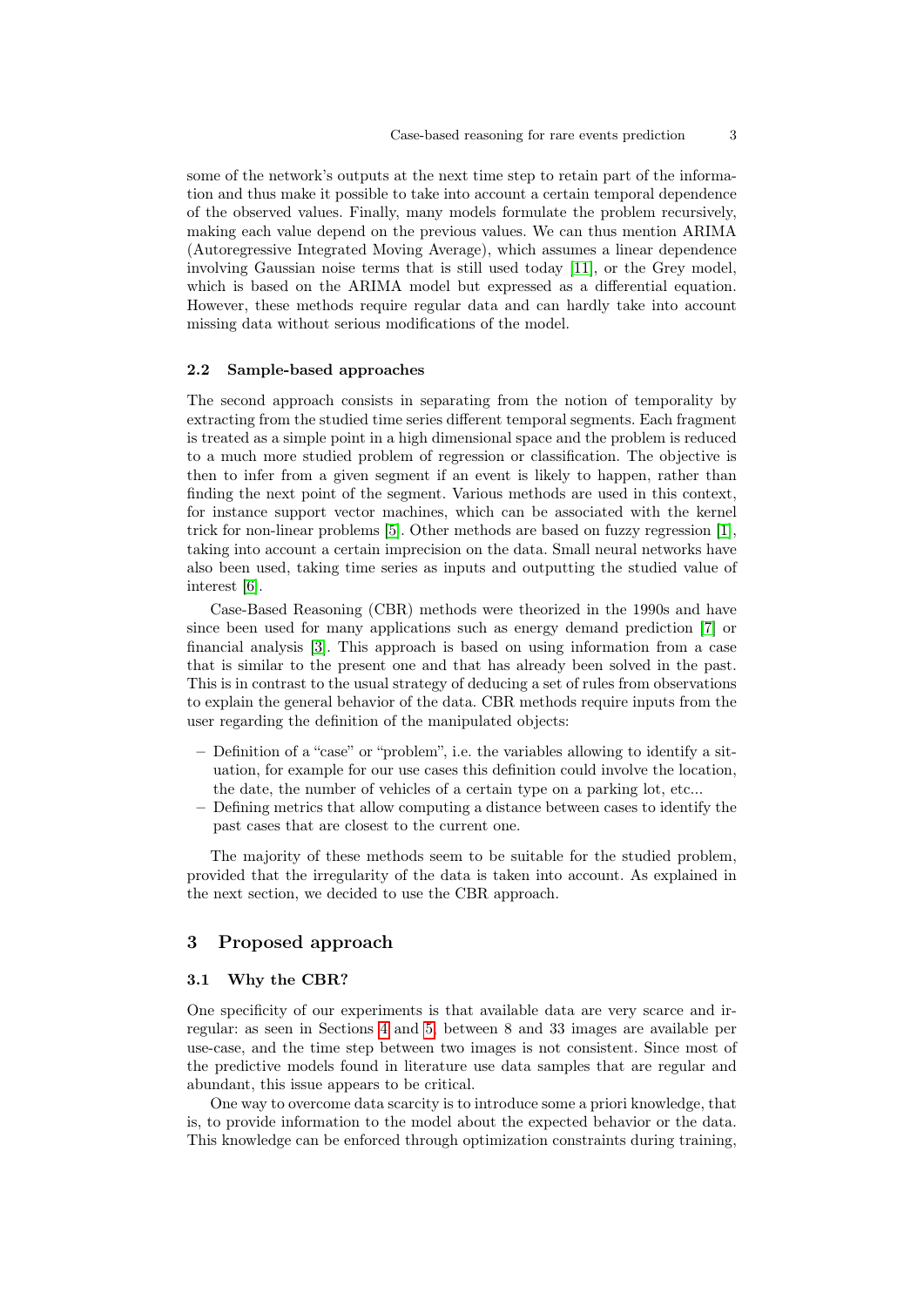or can be incorporated directly into the problem formulation, for instance by selecting a relevant subset of attributes and thus manually reducing data dimension. Another strategy consists in generating synthetic samples to artificially increase the size of the dataset. However, this approach requires an accurate model to produce realistic data. It shall be noted that even military experts find it difficult to understand the patterns related to the two applications described in Sections [4](#page-4-0) and [5.](#page-6-0) Therefore, in view of the complexity of the use-cases, and the risk to introduce a significant bias in the model, synthetic data generation was not deemed appropriate for our use-cases. Finally, some predictive models are inherently less data greedy, this is the case, for instance, of the Grey model or of CBR, depending on the chosen prediction function.

To carry out this project, we chose to use an approach based on CBR where the prediction function is not parametrized and therefore does not require training. Here, a case is defined by a sequence of dates, each one being associated with a list of scalar attributes, where each attribute is a number of a certain type of objects in a given subarea on the studied location. One advantage of this method is that expert insight can be incorporated into the model by appropriately selecting the object classes and subareas.

## <span id="page-3-0"></span>3.2 Data interpolation and cross-validation

As mentioned previously, one advantage of the method is that it requires few data to be applied. Nonetheless, to compare two time series we still need them to be regular, i.e. the time interval between two dates must be the same. This condition is not satisfied in our raw data since each date corresponds to a commercial satellite image and this type of imagery is not available with a regular time step. To address this issue we apply a linear interpolation on every time serie. It can be noted that, due to this interpolation, attributes or number of observables can take non integer values for interpolated dates.

In CBR, past cases are used to produce a prediction for the current cases. Hence, if we were to follow the chronological order, early cases would have very few reference cases to make use of and, consequently, there predictions would be less accurate. This is especially problematic here because we have very small datasets. Therefore, to ensure that our experiments are representative enough, we decided to make use of both past and future cases to generate predictions. To perform this cross validation in a relevant way, we set up an overlapping criterion. More precisely, as illustrated in Figure [1,](#page-4-1) this criterion makes sure that past and future reference cases are far enough from the current case such that the prediction is not directly biased by them.

#### 3.3 Detailed steps and adaptation of CBR

As illustrated in Figure [2,](#page-5-0) the proposed approach follows four steps:

- 1. We first select the case to be studied, that is to say a small time series where each date is associated with attributes. The list and definitions of attributes will be detailed for each experiment in Sections [4](#page-4-0) and [5.](#page-6-0) The size of the time series, i.e. the number of days it is made of, is a hyperparameter of the method.
- 2. For each possible case, past of future, we check if it meets the selection criteria mentioned in Section [3.2,](#page-3-0) in particular the isolation criterion ensuring that future cases are not too close to the current case. The valid reference cases constitute the case library used for prediction, while the others are discarded.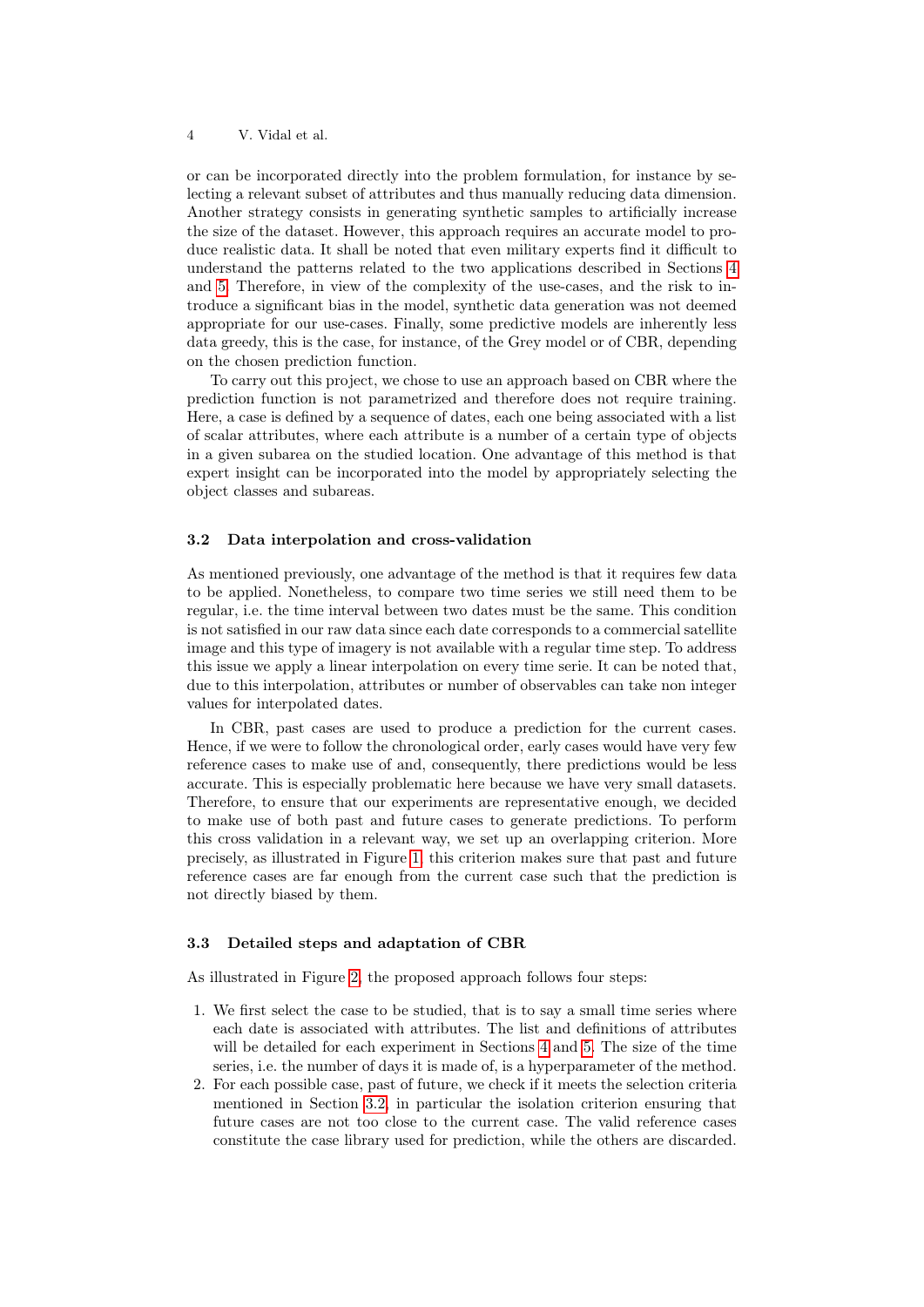

<span id="page-4-1"></span>Fig. 1. Illustration of the overlapping criterion for selecting reference cases.

- 3. Then, the Euclidean distance between each reference case and the case under study is computed. The K nearest neighbors are selected as being the most resembling cases, K being set by the user.
- 4. Finally, the prediction y for the case under study is obtained by computing the weighted average of the ground-truths of the  $K$  nearest reference cases:

<span id="page-4-2"></span>
$$
y = \frac{\sum_{i=1}^{K} p_i \exp\left(-\frac{d_i^2}{2\sigma^2}\right)}{\sum_{i=1}^{K} \exp\left(-\frac{d_i^2}{2\sigma^2}\right)},
$$
\n(1)

where  $p_i$  is the ground-truth of the *i*th reference case and  $\sigma$  is manually set to a percentage of the data standard deviation (20% in practice). Hence, the closer a reference case is to the one under study, the more weight it will have in the prediction. As seen in Eq. [\(1\)](#page-4-2), weights are obtained thanks to a Gaussian kernel, so that the influence of cases that are farther away decreases faster. On the choice of  $\sigma$ : the larger it is, the more y will tend to a simple average, and on the contrary, if  $\sigma$  is small then only the  $d_i$  corresponding to the closest cases will be taken into account.

In the next sections, the proposed CBR approach is applied on two different use-cases.

## <span id="page-4-0"></span>4 Predicting submarines arrivals and departures

The first use-case addresses the prediction of imminent arrivals and departures of submarines on a naval base, which is referred to as naval-base-1.

Data – For this experiment, we selected commercial satellite images based on two constraints: 1/ these images had to contain very few clouds, such that submarines could be identified, and 2/ they needed to be close to each other on the temporal axis, since the proposed predictive method makes use of time series. We acquired all available images of naval-base-1 satisfying these criteria, leading to a total of 33 images, with 3 images in June 2018, 3 in September 2019 and 27 in 2020.

Feature extraction – The area of interest in naval-base-1 is divided into two zones based on the analysis of experts at Preligens. For each zone, we manually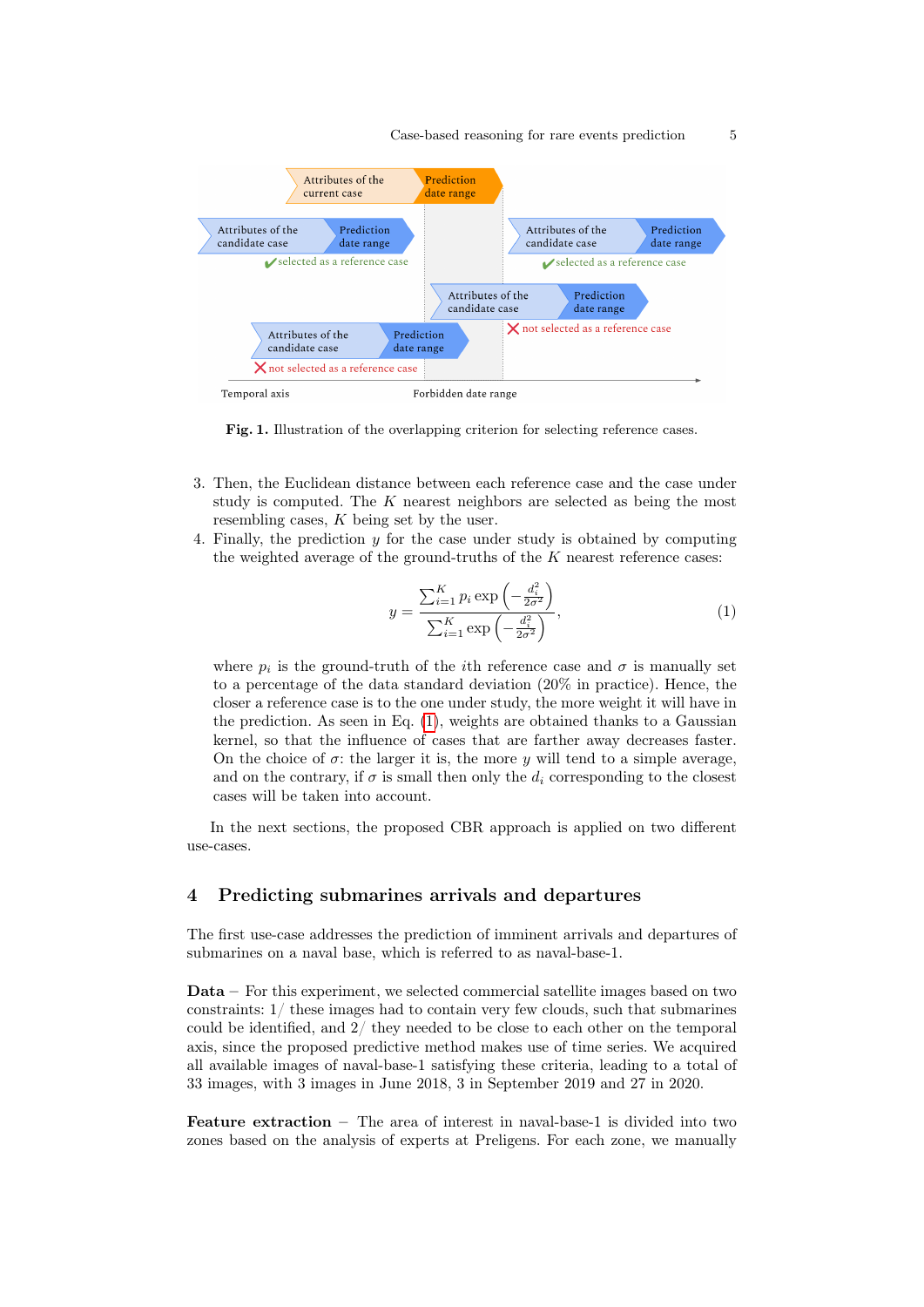

<span id="page-5-0"></span>Fig. 2. Steps involved in the proposed CBR method.

determined the number of vessels belonging to the following 9 classes for every date: relevant submarine classes (Delta III, Oscar II, Borei and Akula), warships, support ships (including tugboats), barge-mounted cranes, speedboats and civilian boats. In addition, zone 2 also exhibited a parking lot, so we counted the number of vehicles on this area for each image.

Formulation of the prediction task – Given the nature of the studied naval base, the following two variables were defined as prediction targets:

- $-$  the arrival of at least one submarine of all classes in the next 4 days,
- the departure of at least one submarine of all classes in the next 5 days.

It shall be noted that we are not interested in predicting the number of submarines, since this variable could stay constant even if there have been multiple departures and arrivals. The separation between the two tasks above enriches the study, and is made possible thanks to the precise identification of each submarine's class. In addition, we are not trying to estimate the number of arrivals and departures, but rather to predict if at least one such event is likely to happen. This choice is motivated by the fact that only a small amount of data is available, which makes this study challenging. Also, we do not have one image for each day in the studied period, so the ground-truths we used for the predicted events are approximations. Indeed, in the days following the prediction date, there could be an arrival or departure of submarine on a date for which no image is available.

Hyperparameters – The proposed CBR approach includes several hyperparameters that are chosen manually. Several configurations were tried and we kept the one leading to the best predictions. Regarding the prediction support, which is the number of previous days used to estimate the likelihood of the studied events, we used time series of 9 days preceding the prediction date. For both arrivals and departures we used a total of 5 nearest neighbours to make the prediction. Finally, each attribute is defined by a pair (class, area), where classes could also be merged categories. From all possible attributes we kept only the most relevant ones: the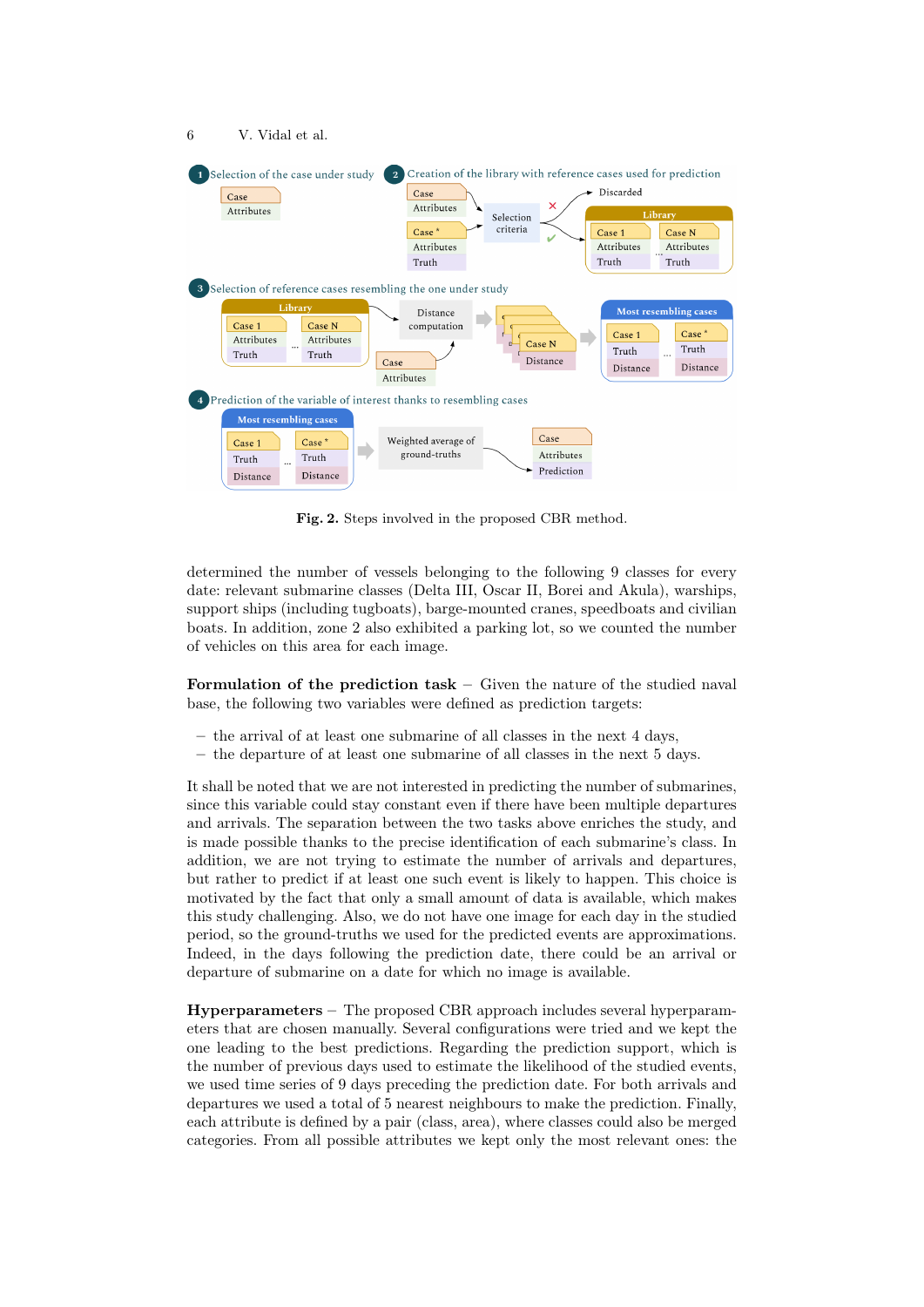number of elements for each one of the four submarine classes in zone 1, the number of warships in zone 1 and the number of boats (all categories are mixed) in zone 2. Regarding the arrival of submarines, we included an additional attribute, which is the number of vehicles in zone 2.

Results and discussion – To complement the study, we compared the proposed CBR method with a random approach, where the neighbors that are selected in the library to infer the prediction are chosen randomly before applying Eq. [\(1\)](#page-4-2). For this comparison, we take the average of 10 random draws. Results for both the proposed approach and the random method are presented in Table [1.](#page-6-1) The proposed CBR model correctly predicts all actual arrivals and departures in zone 1, and leads to only two false alarms: one arrival and one departure that are expected by the model but not visible in the images.

<span id="page-6-1"></span>Table 1. Prediction of submarines activity on naval-base-1. True positive: an event is correctly predicted. True negative: the absence of event is correctly predicted.

|                             | Submarine arrivals (4 days) |                                               | Submarine departures (5 days) |                                               |  |
|-----------------------------|-----------------------------|-----------------------------------------------|-------------------------------|-----------------------------------------------|--|
| Nearest neighbors<br>Random | 3/3<br>2.5/3                | True positives True negatives<br>7/8<br>6.5/8 | 6/6<br>3.7/6                  | True positives True negatives<br>7/8<br>4.7/8 |  |

In addition, the CBR approach compares well with the random draws, which suggests that the model positively identifies "patterns" in the data that help producing correct predictions. To check whether these patterns are causal or just lucky correlations, we carry out an ablation study. In other words, we gradually remove attributes and study how the prediction is affected. For the submarines arrivals, this process suggests that most of the information is encased in the number of vehicles in zone 2. From an operational point of view, zones 1 and 2 do not serve the same purpose, thus the pattern used by the model to predict arrivals is likely to be a lucky correlation in this case. For departures however, the information seems to be diluted in the different attributes that we selected. Therefore, the associated patterns might be more relevant and would benefit from a more in-depth study if more data is available.

It is worth noticing that other configurations were studied, some including for instance the number of barge-mounted cranes in the list of attributes. However, these additional attributes, despite being relevant from an operational point of view, did not raise the performance. This might be explained by their small representation in the data and the restricted number of images that were available.

## <span id="page-6-0"></span>5 Predicting rocket launches

This second use-case aims at predicting imminent rocket launches on two different space launch bases, namely space-base-1 and space-base-2.

Data – We retrieved online the official dates of past launches on the two locations, and gathered all available sequences of commercial satellite images close to these dates. We were able to acquire 8 images for space-base-1 and 14 images for spacebase-2, that were associated to 3 launch dates for both locations.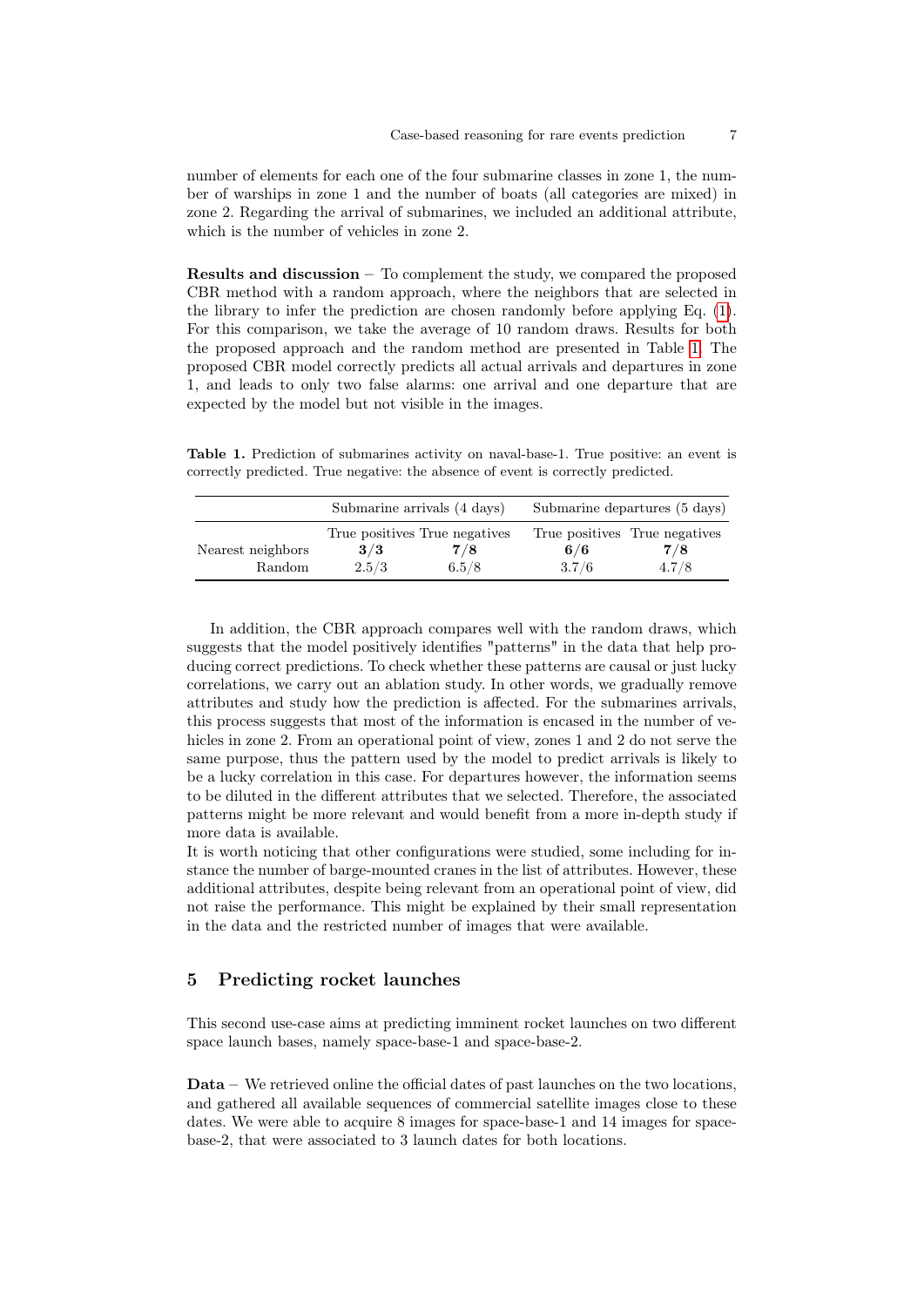Feature extraction – The definition of relevant areas in the two launch bases was provided by a group of experts at Preligens. Then, using Preligens' vehicle detectors, we were able to automatically get the number of vehicles in each subarea for every image. In addition, for space-base-1 we manually annotated some elements that might be of interest from an operational point of view.

Formulation of the prediction task – The goal of the CBR model for this application is to predict an imminent rocket launch on the current date or in the next 4 or 5 days on space-base-1 and space-base-2, respectively. Here, we do not try to predict the launch pads on which the event will happen. There are two reasons for this: first, in view of the small amount of data we would have a very low number of events per launch pad, and second, this information is not always publicly available. In addition, we are not trying to predict a precise launch date since the database would not be sufficient for a problem of that complexity.

**Hyperparameters** – The support size is 1 for this application: we use the image of only one date to infer whether a launch is likely to happen in the next days. Increasing the support size would lead to very few valid cases in view of our overlapping criterion illustrated in the Figure [1.](#page-4-1) For every prediction we select 3 nearest neighbors in the case library. We select the attributes that are most relevant to the application and that lead to the best results:

- for space-base-1 we use 6 attributes, including the number of vehicles in 5 different areas (administration, preparation, launch pads, maintenance, road check-point)
- for space-base-2 we use the number of vehicles in 3 subareas (administration, preparation and launch areas).

For space-base-1, the number of vehicles per subarea is in average much higher than the last attribute. Therefore, in order to avoid an imbalance in the computation of the Euclidean distance, we artificially divide the number of vehicles on spacebase-1 by 10. This can be viewed as a type of normalization.

It shall be noted that the output of the model is a number between 0 and 1. For the prediction of submarines arrivals and departures, the output was numerically sufficiently close to either 0 or 1 so that we did not need to tune a threshold to decide whether the final prediction was 0 or 1. Here, it is different, predictions can take intermediary values. Hence, we chose to take a threshold equal to 0.1 to avoid missing launches: if the launch score is above 0.1, then we set the prediction to 1.

Results and discussion – Results are presented in Table [2,](#page-8-1) similarly to the previous use-case, we include a comparison with a model using random selection of neighbors. The proposed approach leads to one false alarm on space-base-1, while all 14 predictions are correct on space-based-2. The CBR model compares favorably with the random approach: for space-base-1 the latter leads to more than 2 false alarms in average, and for space-base-2 it misses more than half the launches. This suggests that the model identifies relevant patterns.

Regarding the first location, the ablation study clearly demonstrated that mainly one attribute, which is relevant from an operational point of view, is the key pattern. For space-based-2, the ablation studies shows that the attribute that provides less information is the number of vehicles in the administrative areas: when considering only this attribute, the model makes 3 mistakes compared to none when the other dimensions are used individually. This could be explained by a low number of vehicles on average in administrative areas (usually below 5), when other areas feature larger variations, from one to several dozens of vehicles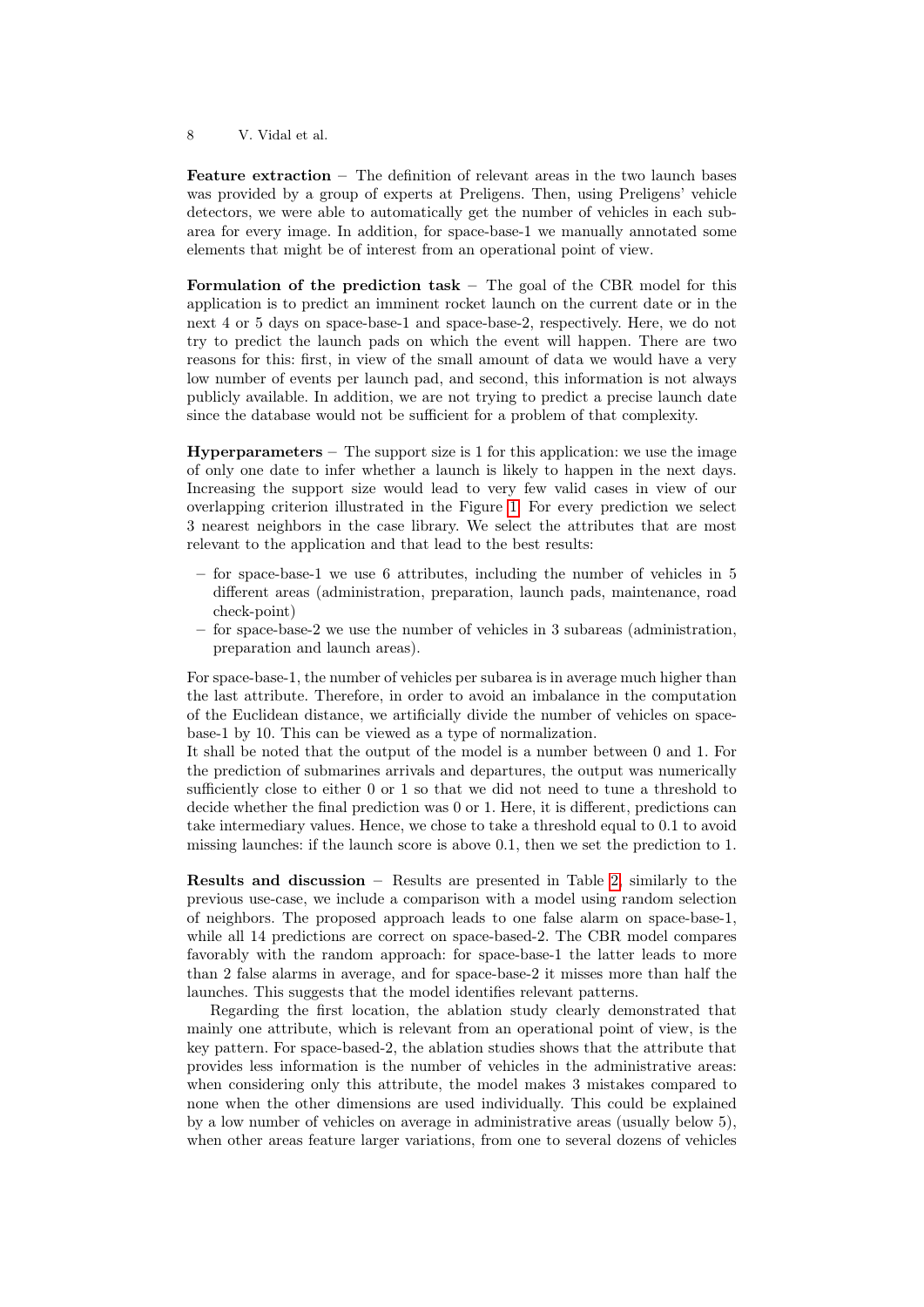<span id="page-8-1"></span>Table 2. Results for the prediction of imminent rocket launches. True positive: an event is correctly predicted. True negative: the absence of event is correctly predicted.

|                             | space-base-1 $(4 \text{ days})$ |                                               | space-base- $2(5 \text{ days})$ |                                               |  |
|-----------------------------|---------------------------------|-----------------------------------------------|---------------------------------|-----------------------------------------------|--|
| Nearest neighbors<br>Random | 5/5<br>4.0/5                    | True positives True negatives<br>2/3<br>0.7/3 | 6/6<br>2.9/6                    | True positives True negatives<br>8/8<br>7.0/8 |  |



<span id="page-8-2"></span>Fig. 3. Number of vehicles before and after a launch on space-base-2. Close-ups of preparation (first row) and launch (second row) subareas. Indicated numbers of vehicles are taken on the full subareas so not all vehicles are visible.

depending of the date. Fig. [3](#page-8-2) illustrates this phenomenon: we can see that the number of vehicles increases dramatically ahead of launches.

Here, the patterns that seem to be exploited by the model can be inferred by a human as well: we are dealing with few images and the evolution of the observables of interest the days prior to a launch is quite obvious. Hence, we do not claim that this model has discovered unknown patterns, but rather that the behavior of the proposed method is reassuring and in accordance with operational consideration, showing its potential for other, more complex, applications.

## <span id="page-8-0"></span>6 Conclusion

In addition to being applicable to very irregular time series, the proposed approach has the benefit of easing the interpretation of the prediction, as the selection of the nearest neighbors and their distance from the study case allows a better understanding of the patterns present in the data and related to the variable of interest to be predicted. If the results of the method on the two use cases presented are very promising, it is important to note that the small amount of data used does not allow to fully validate the method. To do so, it would be necessary to perform additional tests on larger data sets.

Moreover, to obtain a prediction value from the neighbors, we use here a simple weighted average. If the large size and the small number of data prevent us from using advanced methods (such as deep neural networks), other methods (such as SVM) could be used in future works to bring more expressivity to the model. Finally, it could be interesting to study the use of other distance measures less sensitive to missing data (using for example probability distributions) or which could take into account temporal deformations of the studied patterns (in the line of the dynamic time warping).